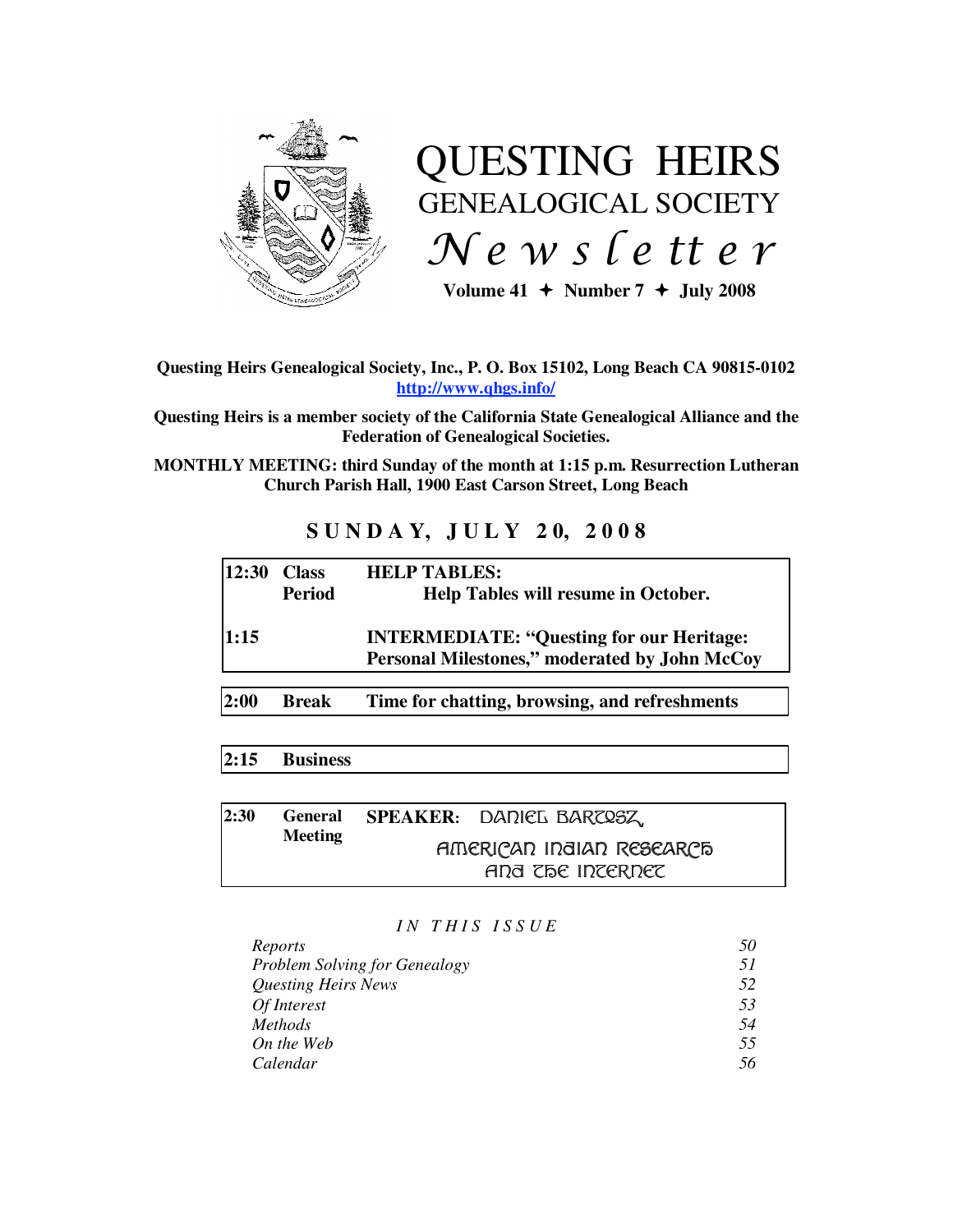# **J U L Y M E E T I N G**

# **INTERMEDIATE CLASS Questing for our Heritage: Personal Milestones**

On the occasion of the  $39<sup>th</sup>$  anniversary of the founding of Questing Heirs, we will use the class period to share the stories and accomplishments of our members. **We need volunteers!** Have you finally traced down proof of that maiden name? Have you disproved a published pedigree? Have you uncovered the true story of one of your ancestors? Has your sleuthing led to the discovery of a family heirloom, a photograph, or a new cousin? After years of searching, or maybe right away with "beginner's luck," have you found an elusive ancestor? Let us hear about your genealogical adventures! If you'd like to make a presentation of about five minutes in length, please contact John McCoy—either by phone at 562-423-4962 or by e-mail at RealMac@aol.com. John can turn your documents, pictures, or charts into PowerPoint slides for the presentation.

#### **SPEAKER: DANIEL BARTOSZ**

Daniel Bartosz is a professional genealogist specializing in Native American research. He was born and raised in Buffalo, New York, and came to California as an aerospace engineer in 1985. He has been an instructor at both the Los Angeles and Orange Regional Family History Centers and has given presentations to family history conferences and genealogical societies since 1991, including "Discover Your Roots—II and IV." He has also presented workshops on American Indian Genealogy for the "Indian Resource Center of Los Angeles" and the "Southwest Museum of the American Indian." From 1985, he has done expansive research in understanding the kind of records that exist for all Indians of North America. He is currently reworking E. Kay Kirkham's three manuscripts on records of genealogical value to Native Americans. He is a graduate of Utah State University and a U.S. Navy veteran.

# **M E M B E R S H I P R E P O R T Sally DAVIS (562) 429-7803**

JUNE MEETING ATTENDANCE Members: 30 Guests: 1

NEW MEMBER Rose PLESEK Individual 9/08

#### **F I N A N C I A L R E P O R T David WERTS (562) 431-7790**

| May Income                | 74.76      |  |
|---------------------------|------------|--|
| May Expenses              | \$313.24   |  |
| <b>Operations Balance</b> | \$2,010.73 |  |

# **R E F R E S H M E N T S Georgie (Peterson) LYONS (562) 432-4908**

| Thanks to our June hosts: |                 |  |  |  |
|---------------------------|-----------------|--|--|--|
| Laurie ANGEL              | Robert COLLINS  |  |  |  |
| Linda IVERS               | Connie WILLIAMS |  |  |  |

Our July hosts will be: Terry HAMILTON Jeanette JONES George JOHNSON Polly JOHNSON Cheryl TARDIF

**NOTE: Submissions for the August 2008 Newsletter are due by July 27, 2008.** 

*Copyright* © *2008, Questing Heirs Genealogical Society, Inc.* 

*Permission to reprint original items from this publication is granted, provided that the reprint is used for non-commercial, educational purposes, and that the following notice appears at the end of the article: Previously published in Questing Heirs Genealogical Society Newsletter, Vol. 41, No. 7, July 2008.* 

*This newsletter is published monthly as a benefit for members of Questing Heirs; it is not meant to be sold. Those who are unable to attend our meetings but wish to subscribe to the newsletter may purchase a newsletter-only membership for \$12.00 a year. To join, please use the membership application on the outer cover of this newsletter.*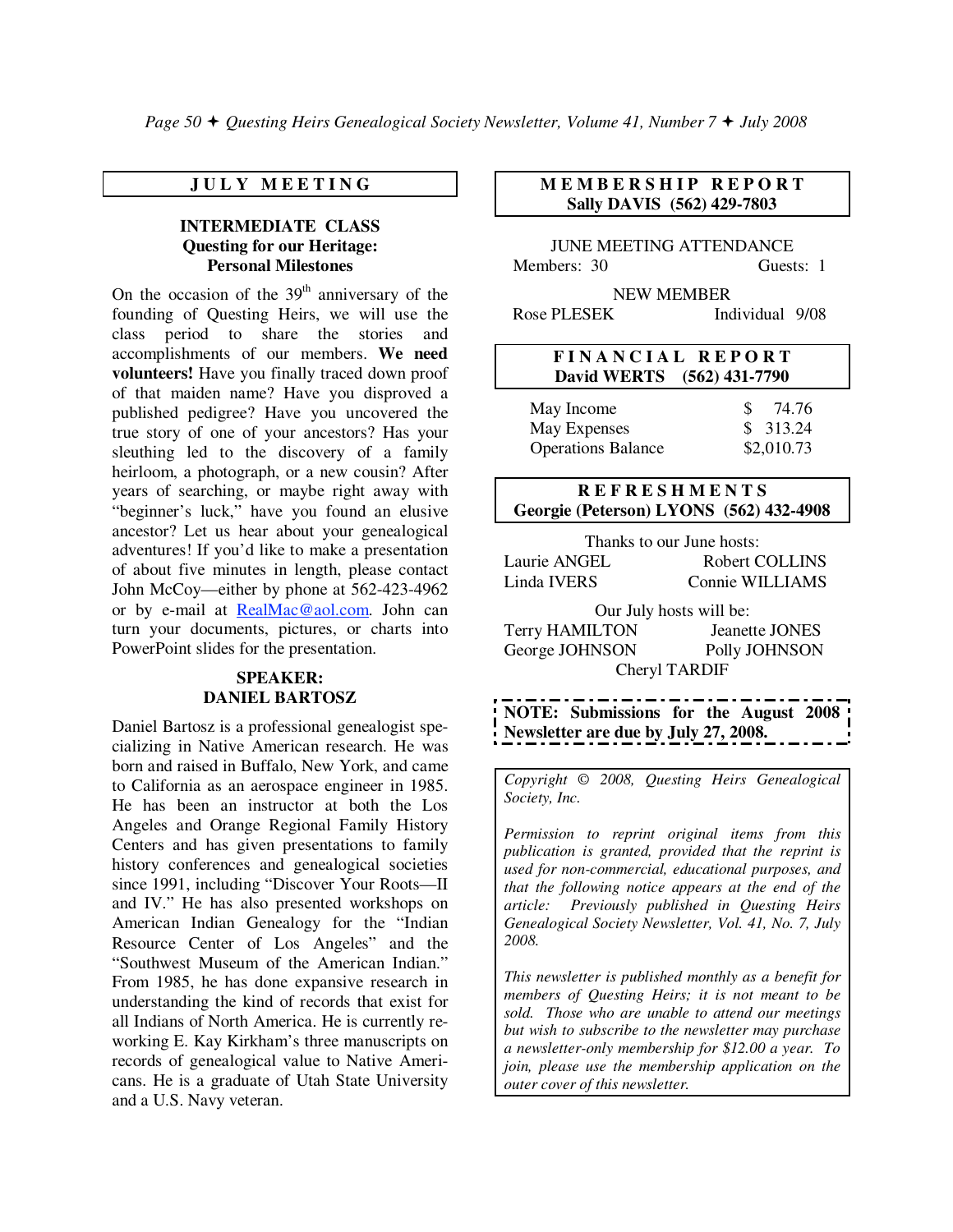# **PROBLEM SOLVING FOR GENEALOGY**

# By Michael John Neill

The late Stanford mathematician George Polya devised a problem-solving process that has been used in math classes for years. Even though family history problems are not always math problems, Polya's procedure can provide a framework within which to work.

In essence, Polya had four steps to his process:

# 1.) Understand the Problem

This is an important aspect of solving any research quandary. There are several aspects of "understanding the problem" of which the genealogist needs to be aware. Searching for "everything I can find" about great-grandfather is not a "good problem." While it may be clear, it is certainly too broad. Better problems would be more specific ones such as:

*"Locate the ca. 1830 marriage record of James Rampley and Elizabeth Chaney that took place somewhere in Ohio."* 

First, I need to determine if marriage records were kept in Ohio in 1830 (they were), and if they are still extant in the counties where the couple might have gotten married. I should seek out church records of the marriage in addition to civil records.

If I know the names of the couples' parents, I could try to find where their parents were living in 1820 and 1830 to get a potential location for the marriage.

Another option is to look at places of birth for the couple's children, if that information is known. While couples do not necessarily have their children in the same place in which they were married, those places of birth are good starting points. Other materials such as county histories, obituaries, and pension records might provide clues as to where the couple was married.

2.) Devise a Plan

Once I understand the problem I need to devise a plan. This typically means determining what records will be searched and how those records will be accessed.

My actual goal is the marriage record itself, so any reference in a finding aid or an index will not be a final step. In this case, I can contact the county office in the county where the Rampley's were married to see if they have the record.

I can also check to see whether the Family History Library has microfilmed the records. If they have, I can order them at my local Family History Center.

If I am not sure of the county where the couple married, I could see whether there are any statewide marriage indexes—either in print or online. If these indexes are used, I need to know the extent of the coverage, and if they are not, what counties have been omitted. If I am unaware of how to access marriage records at the local office level, I can refer to the appropriate chapter of *Red Book: American State, County, and Town Sources*, the state research outline on the FamilySearch site, or the appropriate USGenWeb site.

# 3.) Execute the Plan

I decided to contact the county and see if they had the record and made certain to request a copy of the complete record. I wrote the letter and made a note in my research log. (Tracking your research is extremely important.) A few weeks later, I received a copy of the record.

4.) Evaluate the Results

It might seem like the problem was solved. Of course, now that I confirmed the date and county of marriage, I needed to know more about the couple before their marriage. There are many questions that could be asked, but here it is important to remember that you should not rush on without evaluating what has been found.

*Continued on page 52*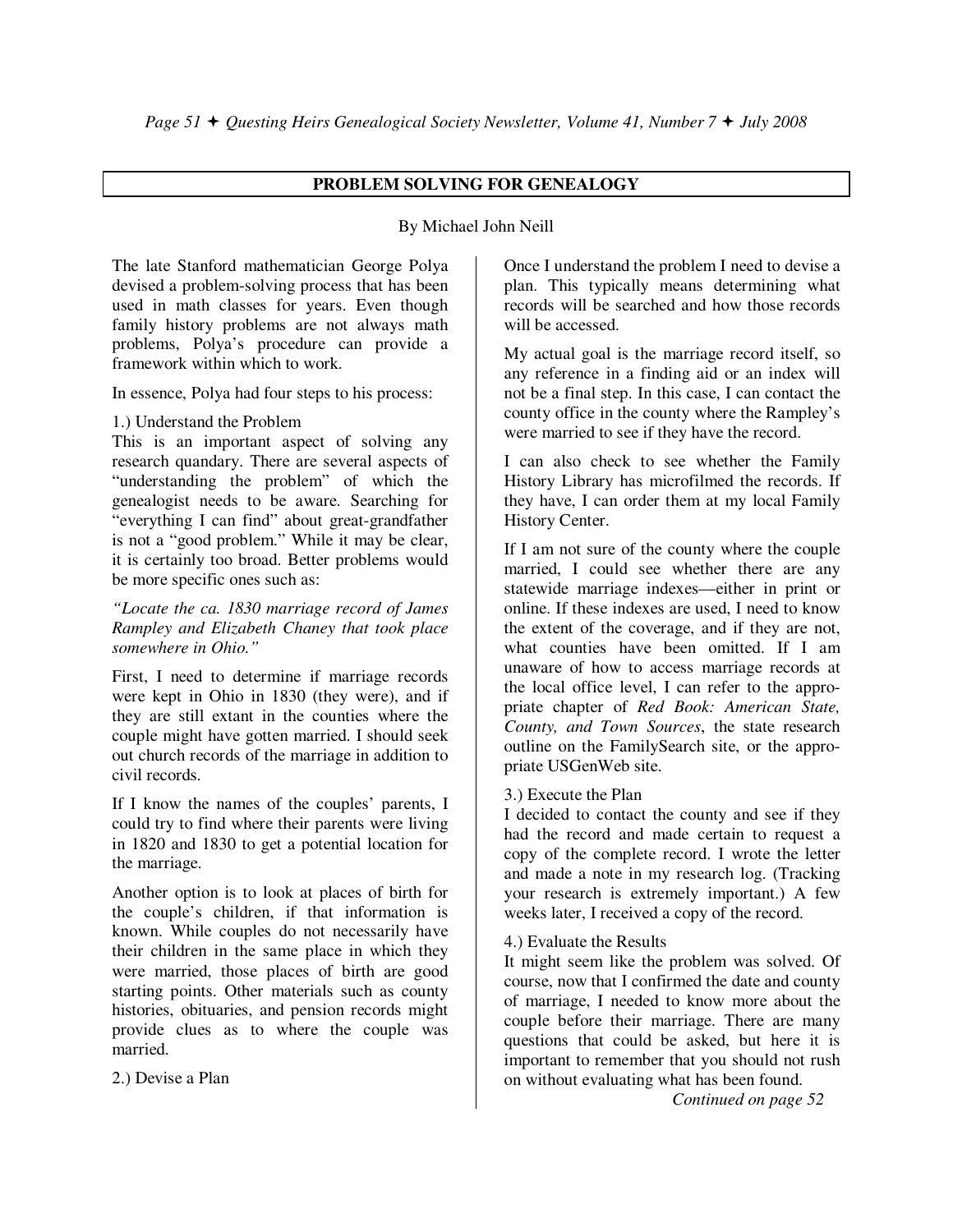# **QUESTING HEIRS NEWS**

#### **PRESIDENT'S MESSAGE**

Hello all!

Some of you already have your new Membership Directory. May I suggest that you find another member in your area and carpool to our meetings? It's fun to be around other genealogy crazies! We understand each other.

Speaking of the Directory, quite a few of you have not turned in the surnames you're researching. Sally Davis is going to make room for geographic areas, too; so, let her know what you would like to have listed by your name. The online version will be updated quarterly.

Also, remember to sign up for Ralph's, eScrip and Abe Books. Credit for your purchases helps keep our Society running. If you need help in registering, please give me a call at 562/598- 3027.

Loran is working hard on getting good programs together for the summer. And don't forget that we have air conditioning now!!!

See everyone in July!

# Líz

# **BIFHS SEMINAR UPDATE**

As reported last month, the British Isles Family History Society had to cancel its planned annual seminar on the Queen Mary. However, Michael Gandy, a speaker from England, had agreed to come and make some presentations on August 9.

As it turns out, there will be two opportunities to hear him. On Thursday, August 7 he will be speaking in San Diego on "Puritans, Quakers, and Huguenots."

On Saturday, August 9, he will be speaking at the Santa Monica Public Library about:

 $\triangleright$  Ancestors in the King's Service (researching English, Irish, Scots, and Welsh ancestors who were in government service in the  $18<sup>th</sup>$  &  $19<sup>th</sup>$  centuries)

- $\triangleright$  Names Lists of the 17<sup>th</sup> to 18<sup>th</sup> Centuries
- Finding Your Immigrant Ancestor (including realistic possibilities of tracing medieval ancestry)
- $\triangleright$  Question and Answer Session

Also, on Friday afternoon, August 8, several of the Society's resident experts will be at the Los Angeles Regional Family History Center to help with your research challenges.

Details may be found on the Society's website (http://www.bifhsusa.org), as well as a flyer with registration information. Some flyers will also be available at our July meeting.

Keep your heart singing, others hear the song, and its cheery music helps the world along. *From an old autograph book* 

# *Continued from page 51…*

The record told me that neither James nor Elizabeth were natives of Ohio. Questions I could ask now include: -- What brought them to Ohio? – Did they come with their families?

#### Back to Square One

Answering these questions takes us back to step one—understanding the problem. In the case of these two new questions, it will require more understanding of the history and migration patterns in the area, details that were not as necessary with the marriage problem.

Problem solving is inherent to any genealogical dilemma. Problems should be clearly stated and well defined. Vague problems usually get vague answers. Our ancestors and their records are sometimes vague enough; our approach to finding them should not be.

*This article appeared in the* 24/7 Family History Circle *of 25 May 2008. Copyright © 2008 by The Generations Network, Inc.*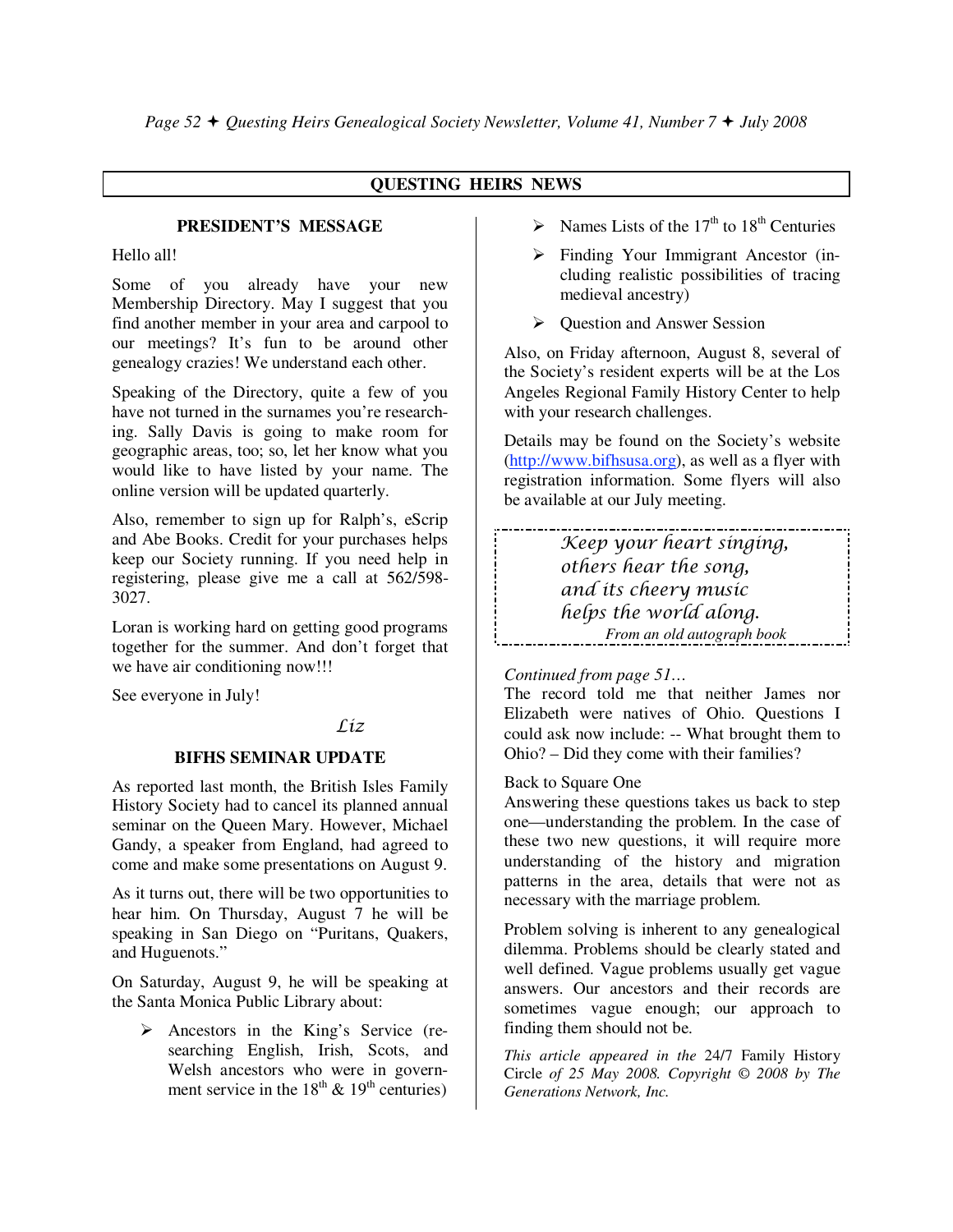# **O F I N T E R E S T**

# **CONFEDERATE SOLDIERS GET FREE HEADSTONES**  By Don Martindale

With the help of the Internet I was able to track down my great-grandparents and great-greatgrandparents, along with numerous other cousins, uncles, and aunts. I went to visit the graves of my great-grandparents, John Wesley Martindale and Francis (Fraiser) Martindale. They were marked with two blocks of Oklahoma sandstone and we didn't know who was under which rock.

I contacted the Veterans Administration and since John was a Confederate soldier, they furnished a marker for his grave at no cost. I contacted a genealogy society in Oklahoma and they furnished me an address of a headstone company that would furnish a nice headstone for a very reasonable price, if you were willing to wait awhile.

I live in Michigan, so I had to get a cousin in Oklahoma to accept the two headstones when they came in. I then went to Oklahoma, met new cousins, and helped them lay the markers.

Let your readers know that you can get a grave marker for a Confederate soldier at no cost. I used his pension papers as proof of the fact that he was in the service.

*This article was previously published in* RootsWeb Review*: 26 Mar 2008, Vol. 11, No. 13.* 

# **FREE HEADSTONES FOR UNION SOLDIERS**  By Gale Wall

In the last issue of the Review, Don Martindale wrote about the Veteran's Administration furnishing a free headstone for his greatgrandfather, since he was a Confederate soldier. Free headstones are also available for Union soldiers. [See] the Veteran's Administration website for more information.

As a member of the Reno County, Kansas, Genealogical Society I was able to help mark the grave of a Union soldier while researching the Civil War veterans buried in our county…

*As above,* RootsWeb Review: *9 Apr 2008, Vol. 11, No. 14.* 

#### **CIVIL WAR PHOTOGRAPHS**

One source of Civil War photographs is the U.S. Army War College at Carlisle, PA. You can search its collection at http://www.ahco.army. mil/site/index.jsp. You might get lucky and find a serviceman or unit that you're interested in.

#### **UNCLAIMED PERSONS**

http://www.rootstelevison.com

The following are extracts from a press release bylined Provo, UT, May 28, 2008.

"What happens to people when they die with no next of kin to claim their bodies? Roots Television.com, an online channel dedicated to all aspects of genealogy and family history, has launched a new show, *Unclaimed Persons*, to bring attention to this largely unknown epidemic. Coroners' offices across the country are struggling to cope with thousands of unclaimed people whose identities are known, but for whom no family can be found…

"Accidentally stumbling across an article about one such case is what prompted [Megan] Smolenyak Smolenyak to cold call a couple of coroners' offices and offer her sleuthing skills for tracking down family members…"

On June 11, 2008, Roots Television announced that an Unclaimed Persons group has been set up "on Facebook (http://www.facebook.com/group. php?gid=24101365049) to see our latest cases and learn how your research can help reunite families (those who are new to Facebook will need to register). Visit the discussion board to see our latest cases and to learn more about the process and guidelines for being a part of the project…"

It is hoped that the team of coroners and genealogists can help find families for the unclaimed.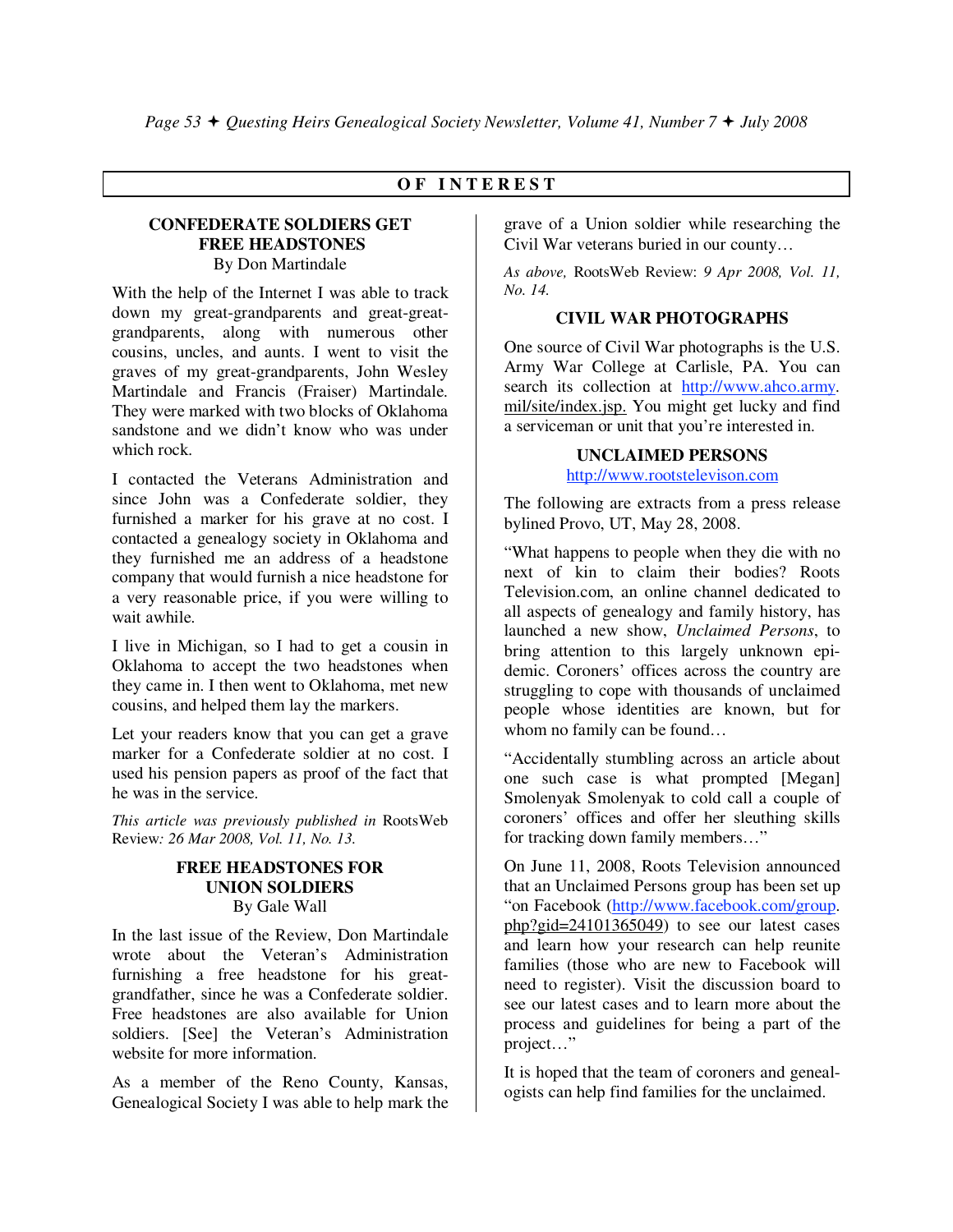# **M E T H O D S**

# **ARE QUAKERS IN YOUR ANCESTRAL MIX?**  By Mary Penner

What do James Dean, Daniel Boone, Richard Nixon, Dave Matthews, Betsy Ross, Joan Baez, and James Michener have in common? They either had family members who were Quakers, were raised in a Quaker home, or counted themselves among the Quaker faithful.

Having Quakers in your family tree, even if they weren't famous, can be like a genealogical parting of the Red Sea opening up a promised land flowing with ancestors.

The Society of Friends, commonly known as Quakers, traces its origins to George Fox. In mid-seventeenth century England, Fox was disillusioned with the current religious practices and sought a more enlightened form of worship. When he was nineteen, Fox believed he received a revelation from God. This revelation, based on the concept of "Inner Light," fueled a movement that snowballed into a full-blown religion across England.

Eventually, Quakers made their way across the Atlantic, but the welcome mat wasn't always out. Two Quaker women, suspected of being witches, were promptly deported from Boston in 1656. Undeterred, more and more Quakers immigrated to North America and before long the religion had a strong presence in the Colonies.

Family history researchers relish having Quaker roots because the Quakers were diligent notetakers. These notes, or minutes, recorded at their monthly meeting for business, hold bundles of clues about our Quaker ancestors. For example, the minutes noted marriages. The industrious clerk recorded the marriage vows that my ancestor Manoah Chiles repeated when he married his second wife in the Virginia Cedar Creek Monthly Meeting in 1742. He also threw in some valuable genealogical scoops: "Manoah Chiles, son of Henry, deceased of the county of

Hanover, and Anne Cheadle, daughter of John Cheadle of the county of Caroline." The minutes often recorded births and deaths of members, as well.

Additionally, Quaker minutes frequently noted the comings and going of its members. You might find a record stating that a member transferred to a different meeting. You will also learn about members who were disowned. Many were dismissed from the group for engaging in military service. My ancestor, Peter Hubbard, involved in a contentious land dispute with his brother, was disowned "whilst he remains in that un-Christian spirit."

How likely is it that some of your ancestors were Quakers? If your ancestors lived in the eastern third of the country before the middle of the nineteenth century, the chances are good that you've got a Quaker in your background. Quakers were widespread throughout the colonies in the eighteenth century with strong populations in New Jersey, Pennsylvania, Rhode Island, Virginia, and North Carolina. In the next century, large populations of Quakers lived in Tennessee, Indiana, and Ohio.

Start your search for Quaker ancestors with the works of William Hinshaw. His six-volume encyclopedia of American Quaker Genealogy abstracts more than 500,000 details of Quaker happenings. Digital images of all six volumes are on Ancestry. Search the Ancestry Card Catalog for "Quaker" and you'll find Hinshaw's works as well as a number of other resources related to Quakers.

The book, *Our Quaker Ancestors*, by Ellen and David Berry provides a solid overview of the types of records available and where you might find them. This book is available in the Ancestry Store.

*Continued on page 55*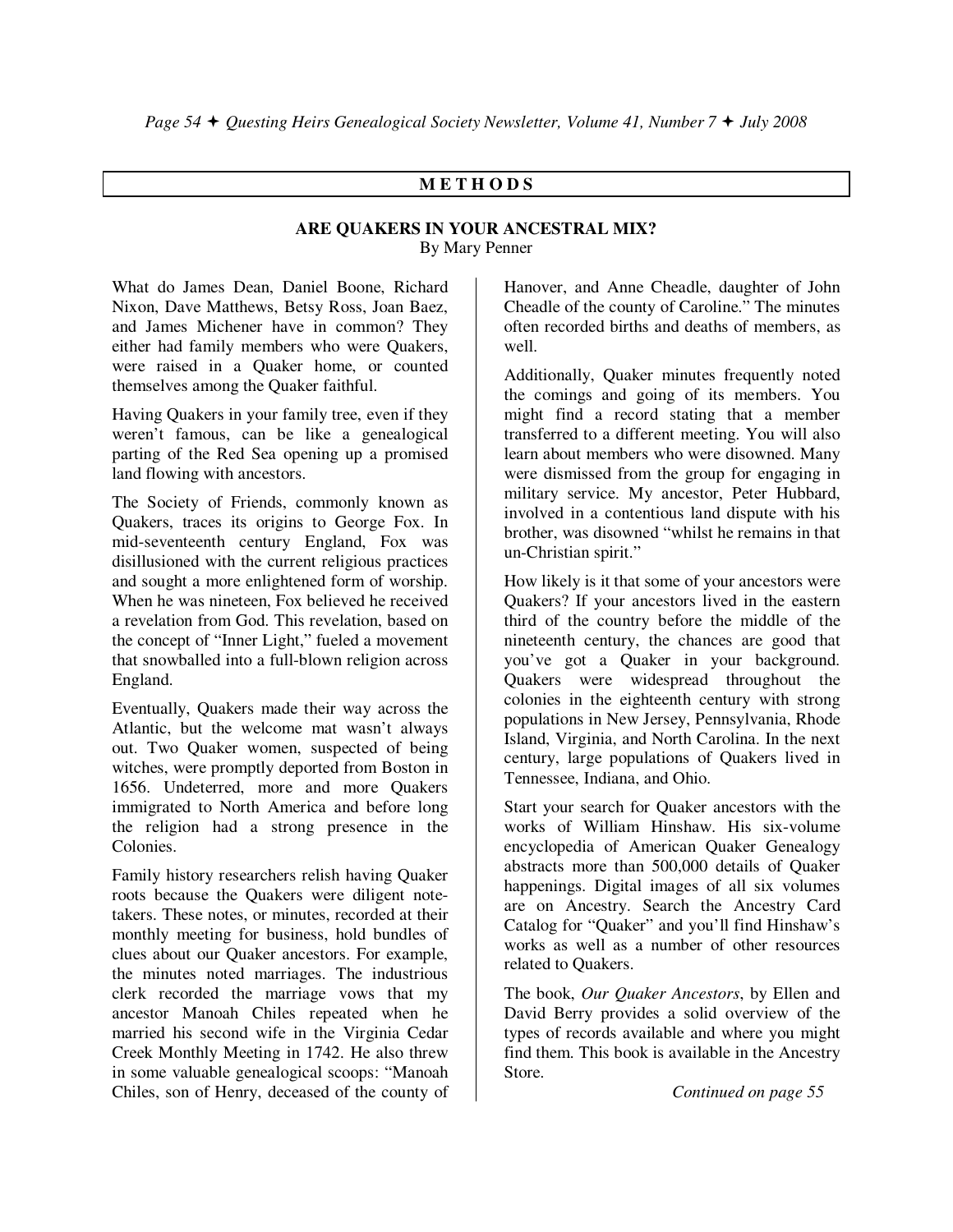# **O N T H E W E B**

#### **FHL DIGITIZED RECORDS**

You are probably aware that the LDS Family History Library is in the process of digitizing its microfilmed holdings. Some databases are now available online. You may access them at http:// pilot.familysearch.org, or there is a "Sneak Peek" link in the upper right section of the FamilySearch home page. Take a look and see whether any of them are helpful for your research interests.

#### **GENEALOGICAL HELPER**

"LOGAN, UT, June 12, 2008.

Genealogy Online, Inc., publisher of Everton's Genealogical Helper, today announced the publication of the Genealogical Helper in an Online Edition. The Online Edition is an identical copy of the 176-page paper edition—complete with hotlinks to the hundreds of website addresses found therein.

"Launch Date – The new Online Edition will launch July 1 – simultaneous with the home delivery and newsstand date of the paper edition of the July-August issue.

"Free Access – Subscribers to the traditional Genealogical Helper will have 100% FREE online access to the magazine – with no extra fees whatsoever. See http://www.everton.com for sign-up information

"Online Edition subscriptions – Everton's Genealogical Helper, Online Edition, will sell for just \$12.00 per year…

"Why an online edition? – Every issue of Everton's Genealogical Helper now contains hundreds of website addresses… [Readers can] access any of the websites with just a keystroke or two…"

*The complete announcement was printed in Eastman's Online Genealogy Newsletter of 12 Jun 2008 and is copyright by Richard W. Eastman. It is republished here with the permission of the author. Information about the newsletter is available at http://www.eogn.com.* 

# **AUSTRALIAN DATABASE**

Details of millions of Britons who traveled to Australia in the late  $19<sup>th</sup>$  and early  $20<sup>th</sup>$  century in search of economic success were released online Wednesday [28 May]. Ancestry.co.uk has compiled the details of 8.9 million so-called "free settlers," or economic migrants to Australia, which the website says gives the average Briton a 25 percent chance of having a free settler ancestor.

"Australia's free settler heritage is often overlooked in favour of its more colourful convict past," the website's managing director Simon Harper said.

"However, it should be remembered that free settlers were brave and ambitious, making the choice to leave their homes and travel by ship for many months to the other side of the world for the chance of a new life."

Australia's population rose more than 100 times between 1826 and 1922, largely due to immigration, as well as a rapidly-growing economy…

*This article was posted on Eastman's Online Genealogy Newsletter of 3 Jun 2008.* 

# ∖೭

*Continued from page 54…* 

A number of early Quaker records are housed at college libraries. Check out the Friends Collection at Earlham College. You'll find a large digital library of Quaker-related materials. Another substantial collection is at Swarthmore College's Friends Historical Library.

Hundreds of websites are devoted to Quaker research. And, of course, Quakers are still quite active today. If you encounter an ancestor who joined the Society of Friends, you may be in for some interesting discoveries.

*This article appeared in the* 24/7 Family History Circle *of 8 June 2008. Copyright © 2008 by The Generations Network, Inc.*